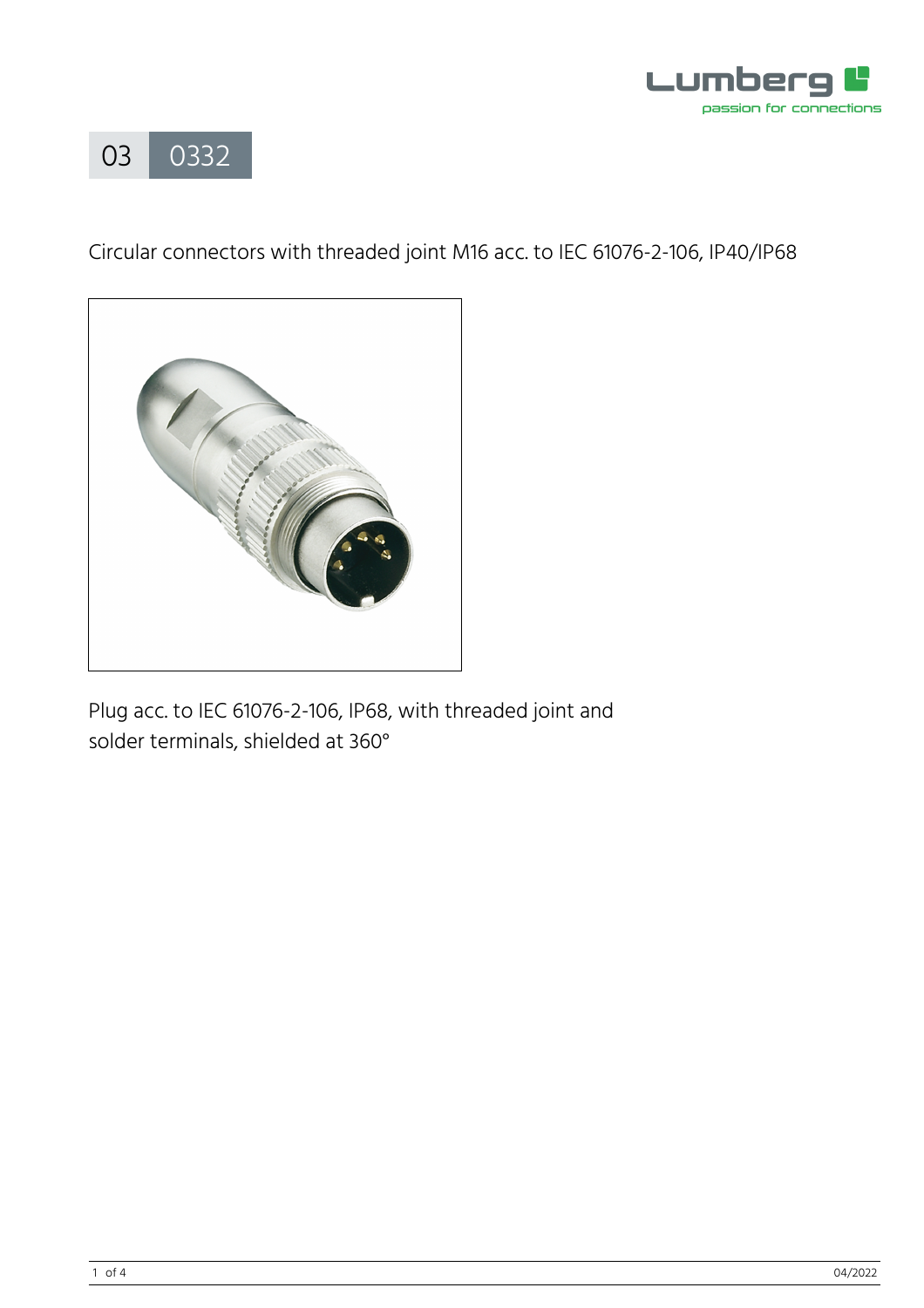







| <b>Environmental conditions</b> |                                                                                                                 |  |  |  |  |
|---------------------------------|-----------------------------------------------------------------------------------------------------------------|--|--|--|--|
| Temperature range               | -40 °C/+85 °C                                                                                                   |  |  |  |  |
| <b>Materials</b>                |                                                                                                                 |  |  |  |  |
| Insulating body                 | PA GF, V-0 according to UL94                                                                                    |  |  |  |  |
| Contact pin                     | CuZn, silver-plated and flash gold-<br>plated (3-8 poles)<br>CuZn, pre-nickel and gold-<br>plated (12-14 poles) |  |  |  |  |
| Insulating sleeve               | PA, V-2 according to UL94                                                                                       |  |  |  |  |
| Clamp                           | PA, V-0 according to UL94                                                                                       |  |  |  |  |
| Housing                         | CuZn, nickel-plated/Zn diecast,<br>pre-copper and nickel-plated                                                 |  |  |  |  |
| Knurled screw                   | CuZn, nickel-plated                                                                                             |  |  |  |  |
| Seal                            | EPDM/NBR                                                                                                        |  |  |  |  |

## Mechanical data

 $\overline{a}$ 

| Tightening torque connector | $1-3$ Nm          |
|-----------------------------|-------------------|
| Tightening torque nut       | $1-3$ Nm          |
| Protection class            | IP68 <sup>1</sup> |
|                             |                   |

<sup>1</sup> according to IEC DIN EN 60529, only in locked condition with an appropriate counterpart; IPX8 requirements under agreement between manufacturer and user

## Connectable conductors for solder area

| Section        | ≤ 0.75 mm <sup>2</sup> (AWG 20)<br>$(3-8$ poles)<br>$\leq$ 0.25 mm <sup>2</sup> (AWG 24)<br>$(12-14$ poles) |  |
|----------------|-------------------------------------------------------------------------------------------------------------|--|
| Cable diameter | $4 - 8$ mm                                                                                                  |  |
|                |                                                                                                             |  |

## Electrical data (at Tamb 20 °C)

| Rated current         | 5 A (T <sub>amb</sub> 40 °C, 3-8 poles)                                                                                                                                                                                                                         |
|-----------------------|-----------------------------------------------------------------------------------------------------------------------------------------------------------------------------------------------------------------------------------------------------------------|
|                       | 3 A (T <sub>amb</sub> 40 °C, 12-14 poles)                                                                                                                                                                                                                       |
| Rated voltage         | pollution degree 1:<br>300 V (versions 03, 04, 05-1, 06, 07)<br>100 V (versions 05, 07-1, 08, 08-1)<br>160 V (versions 12, 14)<br>pollution degree 2:<br>250 V (versions 03, 04)<br>160 V (versions 05-1, 06, 07, 12, 14)<br>32 V (versions 05, 07-1, 08, 08-1) |
| Rated impulse voltage | 1500 V (versions 03, 04, 05-1, 06, 07,<br>12, 14)<br>500 V (versions 05, 07-1, 08, 08-1)                                                                                                                                                                        |
| Material group        | II (IEC)/1 (UL) (400 $\leq$ CTI < 600)                                                                                                                                                                                                                          |
| Overvoltage category  |                                                                                                                                                                                                                                                                 |
| Insulation resistance | $>100$ MQ                                                                                                                                                                                                                                                       |
|                       |                                                                                                                                                                                                                                                                 |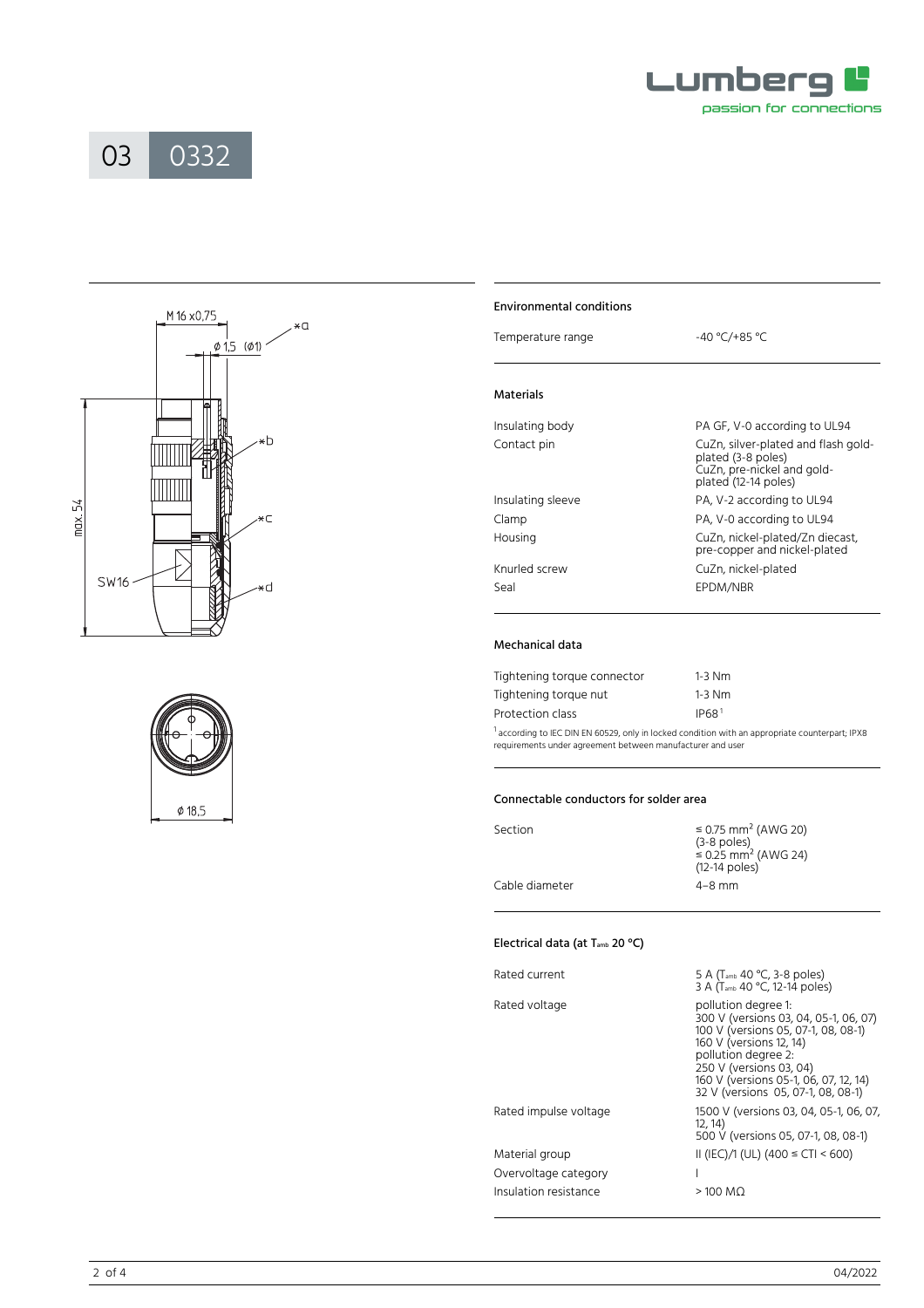





Pin configurations, solder side view







0332 08-1



 $14-a$ 

 $\mathsf{s}^\star$ 12 and 14 pole version Ø 1.0 mm

- $*$ b solder cup for iron soldering
- $C^*$ shielding
- $\overline{b}^*$ gasket